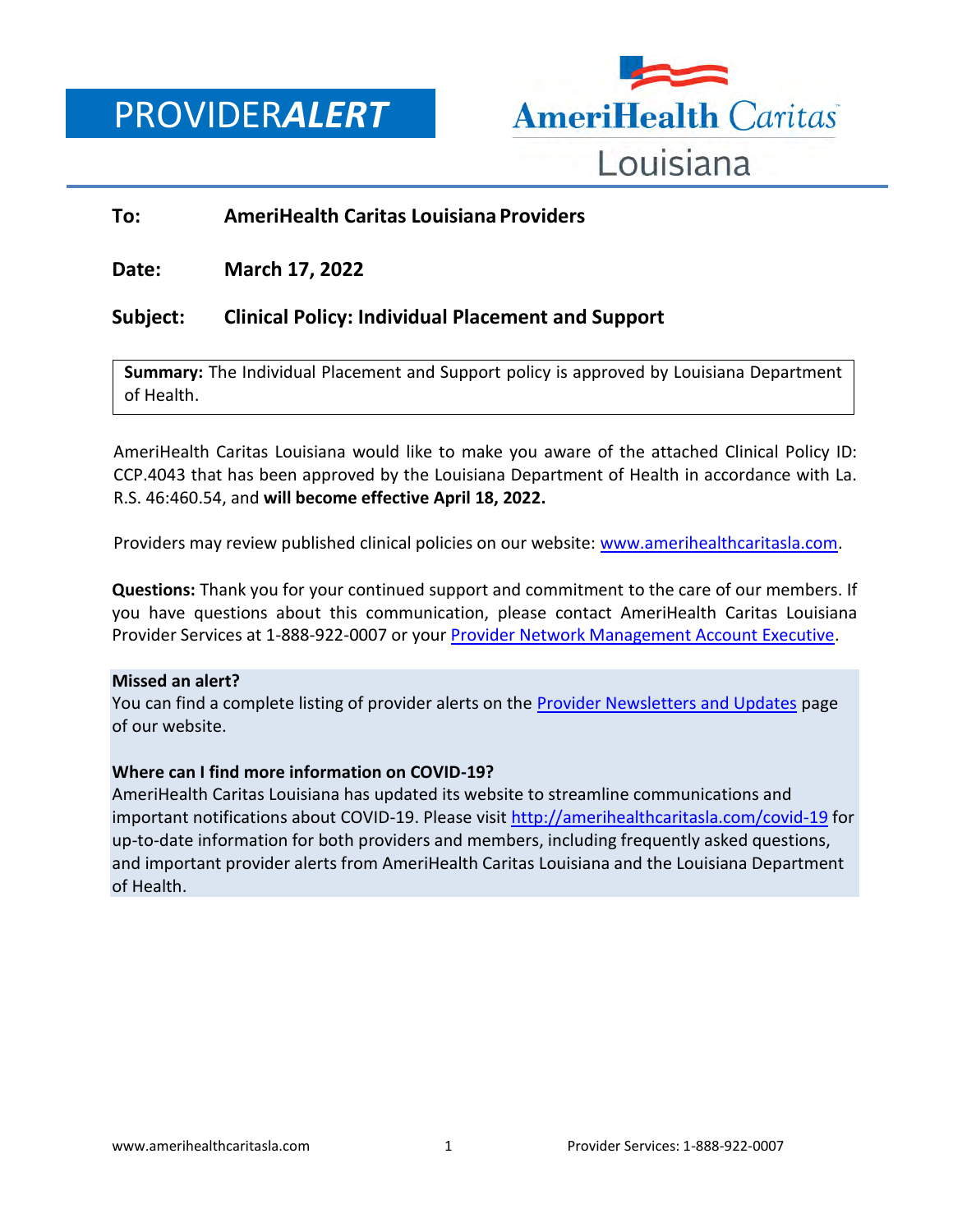

# *Individual placement and support*

*Clinical Policy ID: CCP.4043*

*Recent review date: 1/2022*

*Next review date: 4/2023*

### *Policy contains: Employment support; individual placement and support; serious mental illness; schizophrenia; vocational rehabilitation.*

*AmeriHealth Caritas Louisiana has developed clinical policies to assist with making coverage determinations. AmeriHealth Caritas Louisiana's clinical policies are based on guidelines from established industry sources, such as the Centers for Medicare & Medicaid Services (CMS), state regulatory agencies, the American Medical Association (AMA), medical specialty professional societies, and peer-reviewed professional literature. These clinical policies along with other sources, such as plan benefits and state and federal laws and regulatory requirements, including any state- or plan-specific definition of "medically necessary," and the specific facts of the particular situation are considered by AmeriHealth Caritas Louisiana when making coverage determinations. In the event of conflict between this clinical policy and plan benefits and/or state or federal laws and/or regulatory requirements, the plan benefits and/or state and federal laws and/or regulatory requirements shall control. AmeriHealth Caritas Louisiana's clinical policies are for informational purposes only and not intended as medical advice or to direct treatment. Physicians and other health care providers are solely responsible for the treatment decisions for their patients. AmeriHealth Caritas Louisiana's clinical policies are reflective of evidence-based medicine at the time of review. As medical science evolves, AmeriHealth Caritas Louisiana will update its clinical policies as necessary. AmeriHealth Caritas Louisiana's clinical policies are not guarantees of payment.*

# *Coverage policy*

*Individual placement and support is clinically proven and, therefore, medically necessary for members who meet all of the following medical necessity criteria in accordance with Louisiana Administrative Code Title 50: Part I, Section1101, when recommended by a Louisiana mental health practitioner or physician within their scope of practice:*

- *At least 21 years of age.*
- *Have transitioned from a nursing facility or been diverted from nursing facility level of care through the My Choice Louisiana program.*
- *Interested in obtaining competitive employment. Members are not excluded on the basis of job readiness, diagnoses, symptoms, substance use history, substance abuse, mental health symptoms, history of violent behavior, cognition impairment, treatment non-adherence, homelessness, work history, psychiatric hospitalizations, homelessness, level of disability, legal system involvement, or personal presentation.*

*Services are subject to prior authorization. Providers shall submit sufficient documentation to determine medical necessity. Failure to do so may result in a partial or nonauthorization for services. Services may be provided at a facility or in the community as outlined in the treatment plan.*

*Continuation criteria*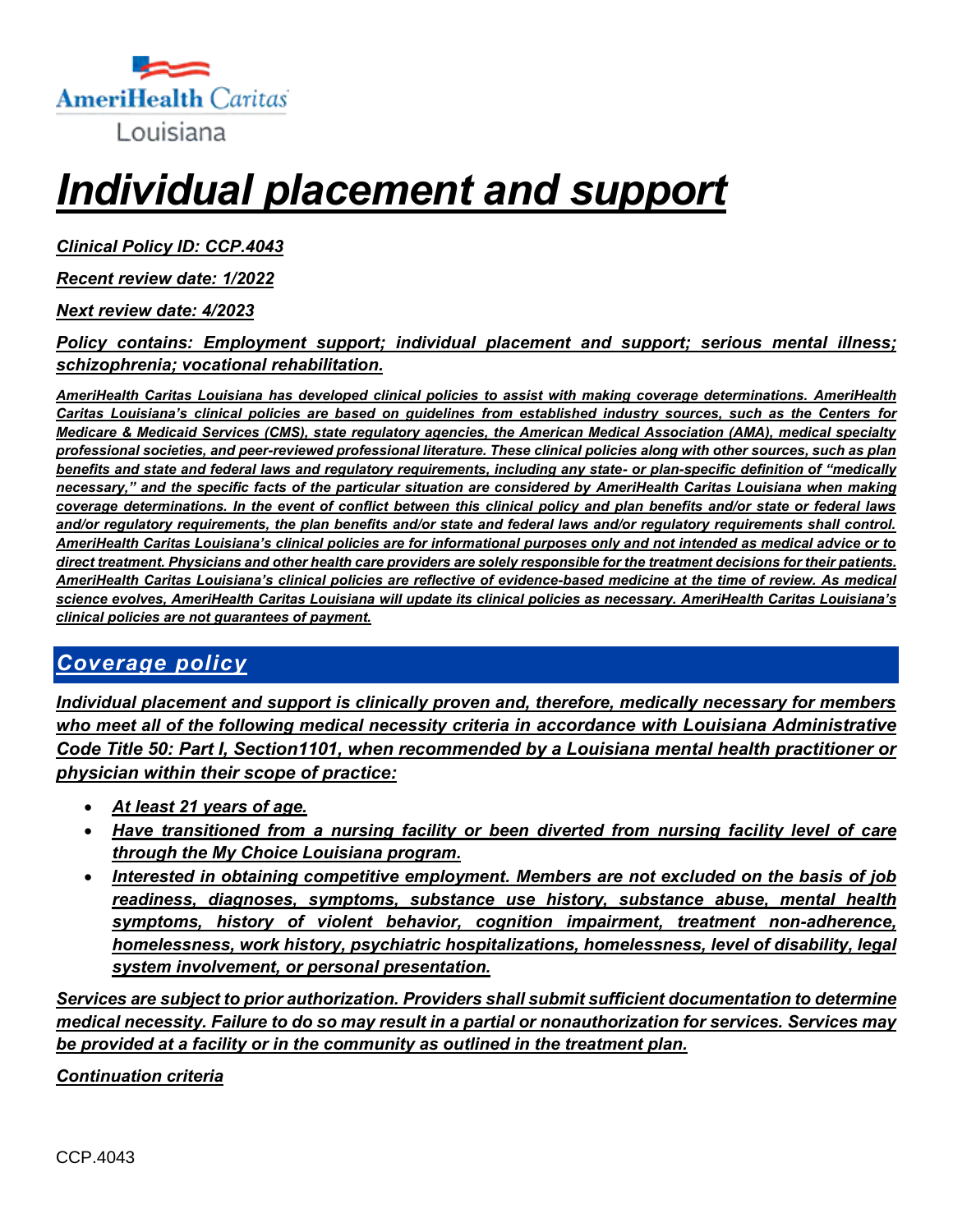*Individual placement and support services are provided in accordance with service delivery and state and federal provider requirements as outlined in the Louisiana Department of Behavioral Health Services Manual, Section 2.3: Outpatient Services - Individual Placement and Support (2022), and individual placement and support fidelity standards as outlined in the Individual Placement and Support Employment Center Supported Employment Fidelity Review Manual (Becker, 2019).*

*Individual placement and support must be provided only under the administrative oversight of licensed and accredited local governing entities.*

*Service termination criteria* 

*Service termination is based on the member's desire to no longer work or continue with individual placement and support services, not based on missed appointments or fixed time limits.* 

*Engagement and outreach attempts made by integrated team members are systematically documented, including multiple home/community visits, coordinated visits by the individual placement and support specialist with the integrated team member, and contacts with family, when applicable.* 

*Limitations*

*Individual placement and support services shall not duplicate any other Medicaid State Plan service or service otherwise available to the member at no cost.*

*Individual placement and support service is a bundled rate including all of the components outlined above in a month.*

*Alternative covered services (subject to Plan benefit)*

*Prevocational training. Educational services.* 

# *Background*

*Approximately 20% (51.5 million) of U.S. adults aged 18 or older live with a mental illness, and an estimated subset of 5.2% (13.1 million) live with the more severe form of serious mental illness (Substance Abuse and Mental Health Services Administration, 2019). Among those who experience disability due to serious mental illness, the burden of mental illness can be acutely felt emotionally, socially, and economically.*

*Federal regulation defines a serious mental illness as a condition that meets specific requirements for diagnosis, level of impairment, and duration of illness (Substance Abuse and Mental Health Services Administration, 2016):*

- *Patient is age 18 or older.*
- *Patient has had a diagnosable mental, behavioral, or emotional disorder of sufficient duration to meet the Diagnostic and Statistical Manual of Mental Disorders — Fifth Edition criteria (American Psychiatric Association, 2021a). Excluded are*
- *Substance use disorders and developmental disorders, unless they occur with a diagnosable serious mental illness.*
- *Dementia, including Alzheimer's disease, and mental disorders due to a general medical condition.*
- *The disorder has resulted in serious functional impairment, which substantially interferes with or limits one or more major life activities: activities of daily living; interpersonal functioning; concentration, persistence, and pace; and adaptation to change.*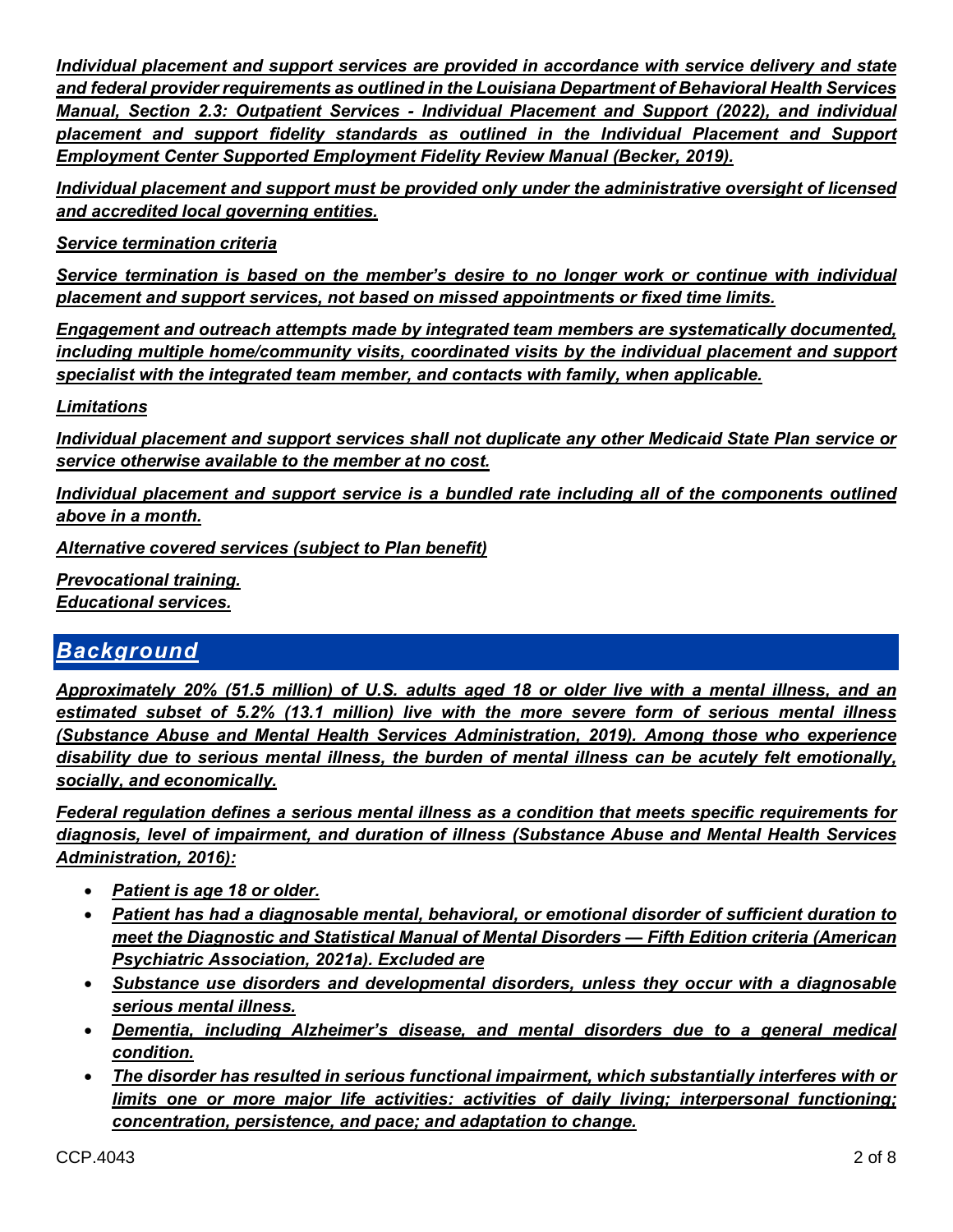*The majority of individuals meeting these criteria are diagnosed with schizophrenia, schizoaffective disorder, psychotic disorders, major depressive disorders, bipolar disorders, and borderline personality disorder (Substance Abuse and Mental Health Services Administration, 2016). Anxiety disorders or eating disorders may also meet these criteria. In addition, states may include specific diagnoses.* 

*Employment is a critical social determinant of health, as it provides a source of income, health insurance coverage, social connections, and sense of pride (National Alliance on Mental Illness, 2021). Most adults with serious mental illness want to work and can succeed with appropriate supports, but fewer than 7% of adults with schizophrenia who receive community mental health services are competitively employed. Competitive employment refers to a regular community job open to any applicant, pays a comparable wage to all who perform the same work (at least minimum wage), is integrated in the workplace, and has the same supervisory arrangements and conditions for all workers.*

*Supported employment programs assist people with mental illness to find and maintain competitive employment and earn higher wages (National Alliance on Mental Illness, 2021). The central tenet of supported employment programs is that people with mental illness who want to work can be placed in a job consistent with their interests, skills, abilities, and preferences, and receive appropriate job support and mental health treatment concurrently. Supported employment programs differ from traditional vocational rehabilitation programs that emphasize training first with vocational groups, workshops, and counseling, followed by placement in sheltered and transitional employment rather than in a competitive employment setting (Marino and Dixon, 2014). Supported educational services are also an option for individuals whose goals include educational advancement prior to pursuit of employment.* 

## *Individual placement and support*

*Individual placement and support is a supported employment model aimed at helping adults with serious mental illness obtain a competitive job quickly, without extended preparation, and maintain the job, with supervision if needed (IPS Employment Center, 2021). The individual placement and support model was developed in the United States in the 1990s as an individualized employment service component of community mental health delivery. In this context, work rehabilitation is a desired treatment outcome, and individual placement and support employment specialists are integral to the mental health treatment team.* 

*Individual placement and support comprises eight fundamental principles (IPS Employment Center, 2021):* 

- *Obtaining competitive employment is the goal, with no artificial time limits imposed by the social service agency.*
- *Everyone who wants competitive employment is eligible, regardless of readiness, diagnosis, symptoms, substance use history, psychiatric hospitalizations, homelessness, level of disability, or legal system involvement.*
- *Services are based on job seeker's preferences and choices rather than the employment specialist's and supervisor's judgments.*
- *Rapid job placement is prioritized to help job seekers obtain jobs rather than assessments, training, and counseling. The first face-to-face contact with the employer occurs within 30 days.*
- *Mental health treatment teams are integrated to include employment specialists.*
- *Personalized benefits counseling is provided, related to the client's Social Security, AmeriHealth Caritas Louisiana, and other government entitlements.*
- *Employment specialists develop relationships with employers in the community according to client preferences.*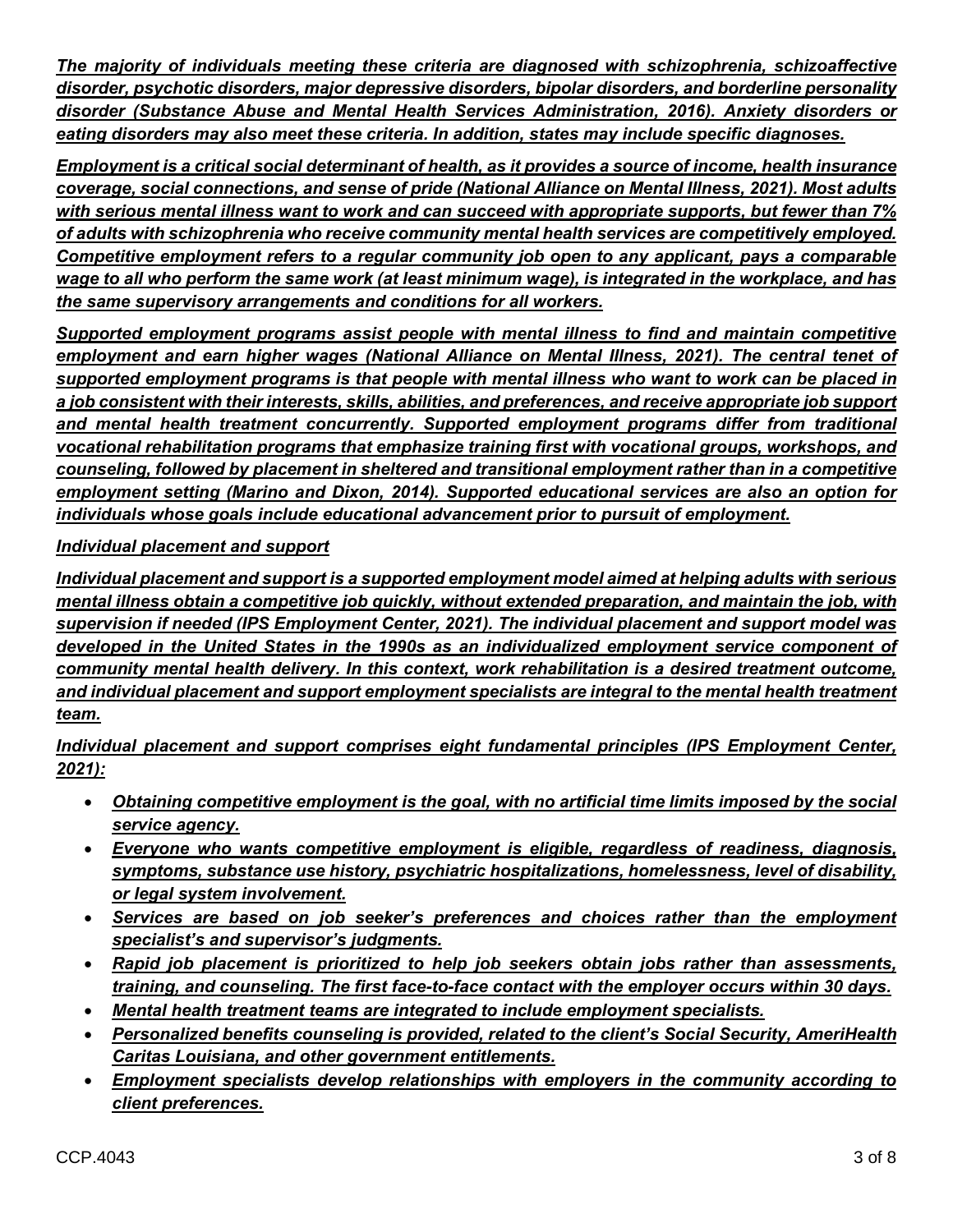*Individualized job support continues for as long as each worker wants and needs the support. Employment specialists have face-to-face contact at least monthly.* 

*This individualized approach is gaining support for new populations other than those with serious mental illness. A network of 25 states and regions is participating in a learning community across states and regions devoted to sharing ideas for how to fund and expand individual placement and support services (IPS Employment Center, 2021; Pogue, 2021).*

# *Findings*

*The American Psychiatric Association practice guideline (2021b) recommends supported employment services for patients with schizophrenia. Services should be offered to anyone who is interested, with no exclusion criteria for participation. The harms associated with supported employment are not well delineated but are likely to be small. A significant number of individuals may be interested in supported employment, but it may not be readily available to them, representing an area of unmet need. The majority of studies of supported employment involve the individual placement and support model.*

*The evidence from randomized controlled trials establishes individual placement and support as an effective vocational rehabilitation model for obtaining and maintaining competitive employment for adults diagnosed with serious mental illness and veterans with posttraumatic stress disorder (Davis, 2018a, 2018b; Suijkerbuijk, 2017; Weld-Blundell, 2021). The effectiveness remained robust across levels of program fidelity standards and a range of economic, labor, and regulatory conditions (Metcalfe, 2018).*

*A Cochrane review analyzed 48 randomized controlled trials of interventions for obtaining and maintaining competitive employment in adults with serious mental illness (Suijkerbuijk, 2017). The interventions studied were high-fidelity and low-fidelity individual placement and support alone or combined with other interventions, prevocational training programs, transitional employment interventions, or psychiatric care only. Thirty trials studied individual placement and support alone, and 13 studied augmented individual placement and support. The overall quality of included studies were assessed as low to moderate.*

*The majority of studies took place in North American settings and were published from 2000 or later (Suijkerbuijk, 2017). The majority of participants were diagnosed with a psychotic disorder (schizophrenia, schizoaffective, or other psychotic disorders). Most were unemployed at baseline but had worked within the previous five years, and were interested in competitive employment. The followup periods ranged from three months to five years. The primary outcome was the number or percentage of participants in competitive employment. Secondary outcomes were number of weeks in competitive employment, number of days to first competitive employment, percentage of participants who obtained noncompetitive employment, quality of life, mental health measures, and adverse events (dropouts and hospital admissions).* 

*In terms of obtaining and maintaining employment, high-fidelity and low-fidelity individual placement and support and augmented individual placement and support were the most effective interventions for people with serious mental illness without increasing the risk of adverse events (Suijkerbuijk, 2017). While augmented supported employment appeared to be slightly more effective than supported employment alone, the differences were small using different analysis methods.* 

*In another systematic review, 10 of 11 randomized controlled trials found a beneficial effect on open employment outcomes of individual placement and support alone or combined with other interventions compared to controls for participants with psychosocial disability (Weld-Blundell, 2021). Studies were assessed to have an overall moderate risk of bias.*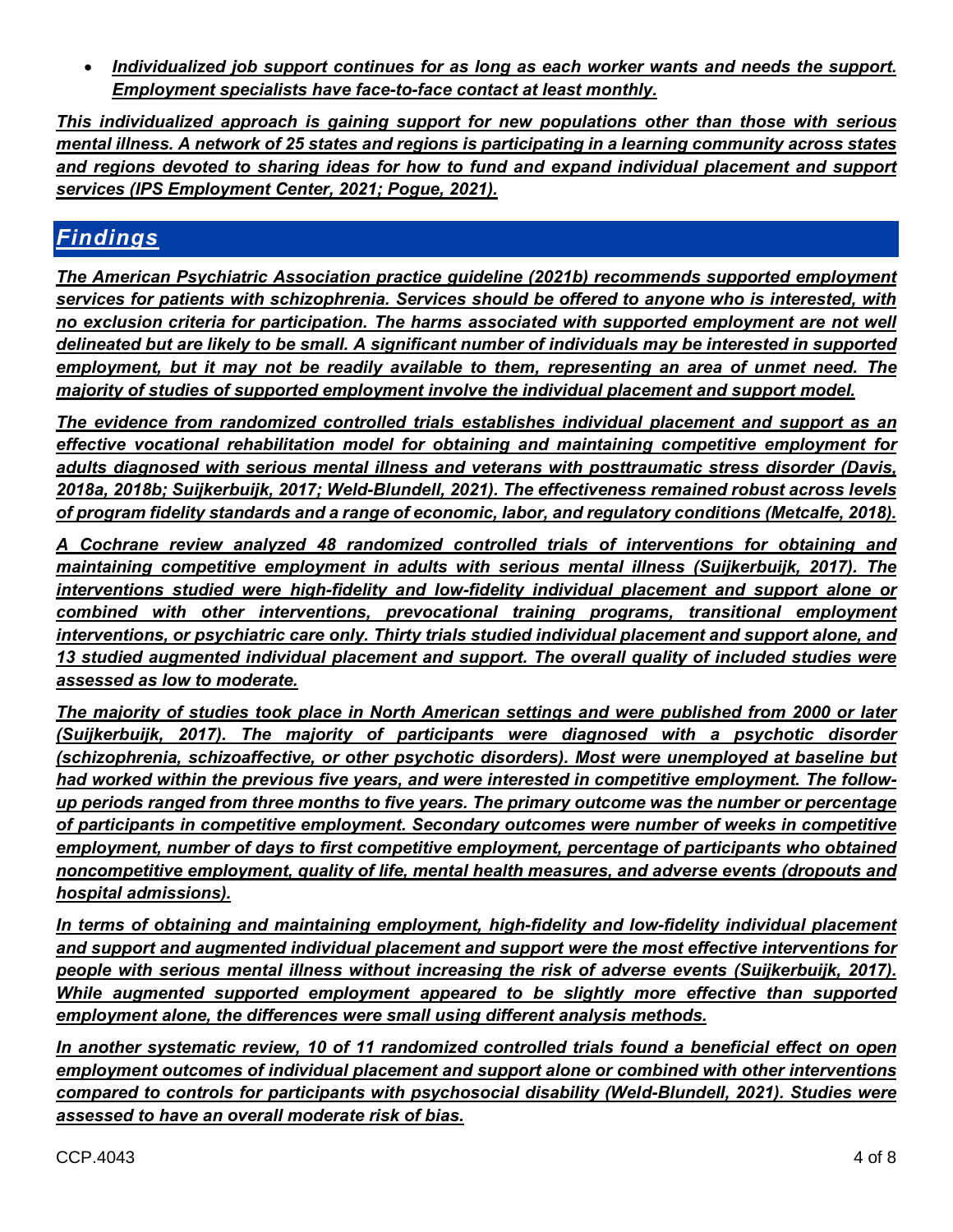#### *Nonserious mental illness conditions*

*For populations with nonserious mental illness conditions (primarily nonpsychosis disorders), the strongest evidence supporting a benefit of individual placement and support examined veterans with chronic posttraumatic stress disorder in the Veterans Individual Placement and Support Toward Advancing Recovery Study, or VIP-STAR (Davis, 2018a, 2018b; ClinicalTrials.gov identifier: NCT01817712). This was a prospective, multisite, randomized clinical trial of unemployed veterans with posttraumatic stress disorder randomized to either individual placement and support (n = 271) or stepwise transitional work (n = 270).* 

*More participants in the individual placement and support group achieved steady employment than in the transitional work group (105 [38.7%] versus 63 [23.3%], odds ratio 2.14, 95% confidence interval 1.46 to 3.14). Steady employment was defined as holding a competitive job for at least 50% of the 18-month follow-up period. A higher proportion of individual placement and support participants attained any competitive job (186 [68.6%] versus 154 [57.0%]; P = .005) and had higher cumulative earnings from competitive jobs (median [interquartile range] \$7,290 [\$23,174] versus \$1,886 [\$17,167], P = .004). A systematic review by Bond (2019) confirmed these findings.*

*The evidence from individual randomized controlled trials, including systematic reviews of randomized controlled trials, is insufficient to support a clear benefit of individual placement and support for other indications (Bond, 2019; Fadyl, 2020; Hellström, 2021; Mueser, 2019; Probyn, 2021; Weld-Blundell, 2021). The systematic reviews often included results from the same individual trials. Therefore, although the*  results are encouraging, the evidence is limited to relatively few, small single-site trials of discrete *populations that lack replication in independent studies. Review investigators cite concerns related to heterogeneity of interventions studied and outcome measures, and quality of the evidence reviewed.* 

*For patients with first episode psychosis, one randomized controlled trial (Mueser, 2019) called the "Recovery After Initial Schizophrenia Episode-Early Treatment Program study" compared a specific integrated program, called "NAVIGATE," to usual community care involving 34 sites and 404 patients aged 15 to 40 years. The components of NAVIGATE included four interventions (individualized resiliency training, family education program, supported employment and education [individual placement and support], and personalized medication management) within staffing and structure of the NAVIGATE team. Preliminary findings suggest that, over two years, participants at NAVIGATE sites had substantially better clinical and psychosocial outcomes than those at community care sites. However, most of the sites demonstrated acceptable or higher levels of fidelity to overall service delivery implementation, but fidelity to supported employment and education implementation was the weakest, with multiple factors likely contributing to efficacy. The individual contribution of supported employment and education was unclear.* 

*A systematic review (Bond, 2019) of participants who had psychiatric disorders other than serious mental illness (six randomized controlled trials), substance use disorders (two trials), and spinal cord injuries (one trial), found that competitive employment rates and other employment outcomes favored individual placement and support, but findings on symptom reduction and quality of life were inconsistent. Methodological limitations included small samples, major modifications to individual placement and support fidelity, and short follow-up periods. Further rigorous research and replication is needed on participants with anxiety, depression, substance use disorder, musculoskeletal or neurological conditions, or pain syndromes.*

*A systematic review of 13 randomized controlled trials and meta-analysis of six randomized controlled trials (n = 1,594) (Hellström, 2021) investigated the effect of individual placement and support according to three diagnoses of serious mental illness (schizophrenia, bipolar disorder, and major depression),*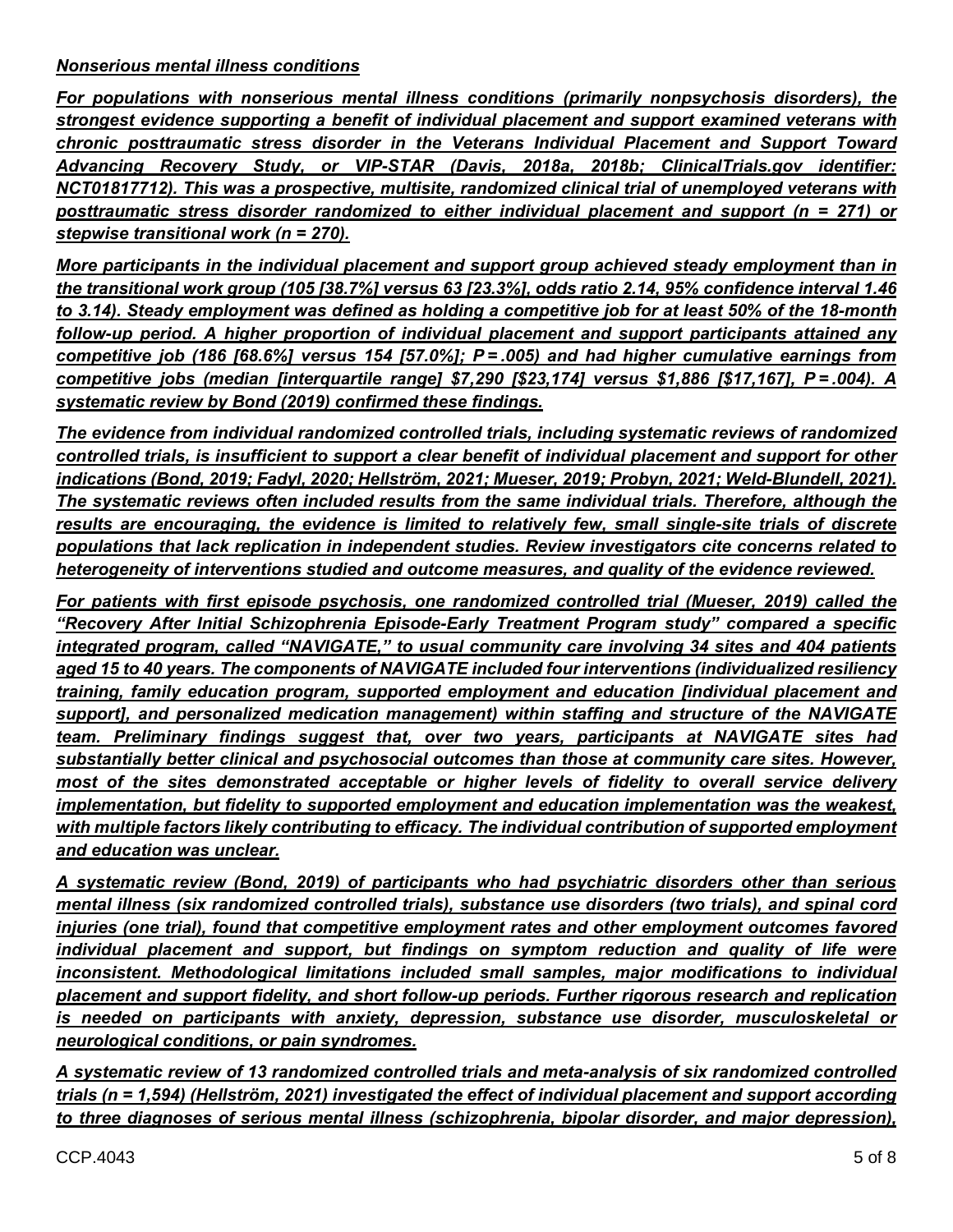*and participants with either dual diagnoses (serious mental illness and substance use disorders) or forensic psychiatric conditions. The majority (74%) of participants were diagnosed with schizophrenia. Overall, individual placement and support was more effective than "services as usual" for obtaining competitive employment, working more hours and weeks, and returning to work faster for participants with schizophrenia (P < .05). Any vocational benefit was not statistically significant for the other diagnoses, likely due to lack of power and lower representation in the study populations.*

*For participants living with a mix of mild to moderate mental health conditions, a systematic review and meta-analysis (Fadyl, 2020) of seven controlled trials (n = 1,611) found recipients of individual placement and support modified for those who are not in intensive mental health treatment services were more likely to gain competitive employment than those who receive usual care (risk ratio 1.70, 95% confidence interval 1.23 to 2.34). The evidence was graded as very low quality with a high risk of bias.* 

*Another systematic review (Probyn, 2021) found that individual placement and support for other nonserious mental illness conditions was confined to six small, individual randomized controlled trials assessed as having moderate to high risk of bias. The results suggest individual placement and support may be more effective than control interventions for improving competitive employment in recipients with mental disorders and justice involvement; veterans with posttraumatic stress disorder; recipients of methadone treatment; veterans with spinal cord injury at 12 months and at 24 months; and young people not in employment, education, or training. The results did not show a competitive employment benefit for workers with musculoskeletal injuries, individuals with substance abuse, and formerly homeless people with mental illness.*

*In the systematic review by Weld-Blundell (2021), no randomized controlled trials met inclusion criteria for individuals with autism or intellectual disability.*

## *References*

*On December 13, 2021, we searched PubMed and the databases of the Cochrane Library, the U.K. National Health Services Centre for Reviews and Dissemination, the Agency for Healthcare Research and Quality, and the Centers for Medicare & Medicaid Services. Search terms were "mental disorders/rehabilitation" (MeSH), "employment, supported" (MeSH), and "individual placement and support." We included the best available evidence according to established evidence hierarchies (typically systematic reviews, meta-analyses, and full economic analyses, where available) and professional guidelines based on such evidence and clinical expertise.*

*American Psychiatric Association. Diagnostic and Statistical Manual of Mental Disorders (DSM–5). [https://www.psychiatry.org/psychiatrists/practice/dsm.](https://www.psychiatry.org/psychiatrists/practice/dsm) Published 2021(a).*

*American Psychiatric Association. The American Psychiatric Association practice guideline for the treatment of patients with schizophrenia, 3rd Ed. Guideline writing group. [https://doi.org/10.1176/appi.books.9780890424841.](https://doi.org/10.1176/appi.books.9780890424841) Published 2021(b).*

*Becker DR, Swanson SJ, Reese SL, Bond GR, McLeman BM. IPS Supported Employment Fidelity Review Manual. 4th Ed. IPS Employment Center. [https://ipsworks.org/wp-content/uploads/2019/12/Final-](https://ipsworks.org/wp-content/uploads/2019/12/Final-Fidelity-Manual-Fourth-Edition-112619.pdf)[Fidelity-Manual-Fourth-Edition-112619.pdf.](https://ipsworks.org/wp-content/uploads/2019/12/Final-Fidelity-Manual-Fourth-Edition-112619.pdf) Published 2019.*

*Bond GR, Drake RE, Pogue JA. Expanding individual placement and support to populations with conditions and disorders other than serious mental illness. Psychiatr Serv. 2019;70(6):488-498. Doi: 10.1176/appi.ps.201800464.*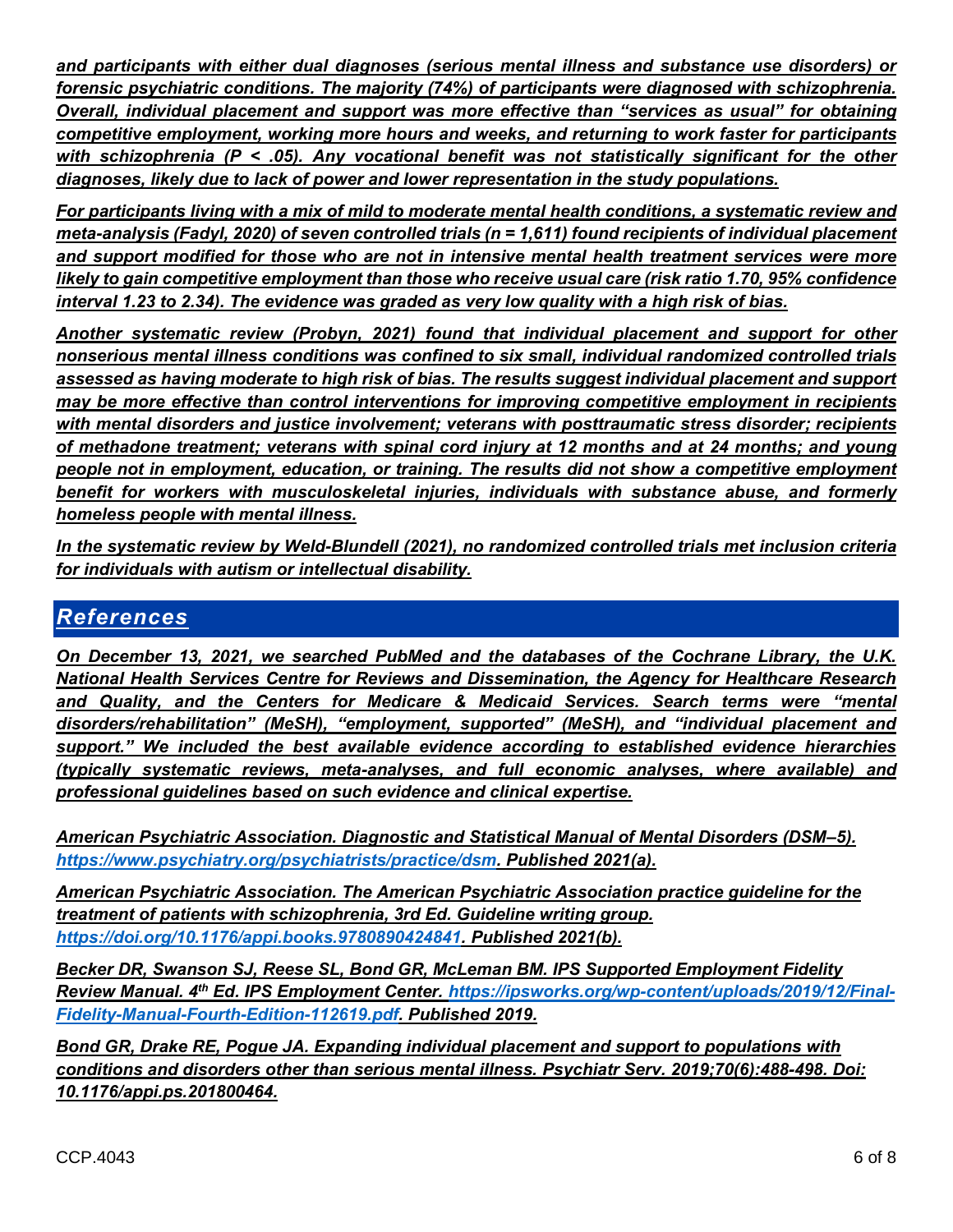*Davis LL, Kyriakides TC, Suris AM, et al. Effect of evidence-based supported employment vs. transitional work on achieving steady work among veterans with posttraumatic stress disorder: A randomized clinical trial. JAMA Psychiatry. 2018;75(4):316-324. Doi: 10.1001/jamapsychiatry.2017.4472.(a)*

*Davis LL, Kyriakides TC, Suris A, et al. Veterans individual placement and support towards advancing recovery: Methods and baseline clinical characteristics of a multisite study. Psychiatr Rehabil J. 2018;41(1):55-66. Doi: 10.1037/prj0000250.(b)*

*Fadyl JK, Anstiss D, Reed K, Khoronzhevych M, Levack WMM. Effectiveness of vocational interventions for gaining paid work for people living with mild to moderate mental health conditions: Systematic review and meta-analysis. BMJ Open. 2020;10(10):e039699. Doi: 10.1136/bmjopen-2020- 039699.*

*Hellström L, Pedersen P, Christensen TN, et al. Vocational outcomes of the individual placement and support model in subgroups of diagnoses, substance abuse, and forensic conditions: A systematic review and analysis of pooled original data. J Occup Rehabil. 2021;31(4):699-710. Doi: 10.1007/s10926- 021-09960-z.*

*IPS Employment Center. What is IPS? [https://ipsworks.org/index.php/what-is-ips/.](https://ipsworks.org/index.php/what-is-ips/) Published 2021.*

*Louisiana Department of Behavioral Health Services Manual Section 2.3: Outpatient Services - Individual Placement and Support. 2022 publication pending.* 

*Marino LA, Dixon LB. An update on supported employment for people with severe mental illness. Curr Opin Psychiatry. 2014;27(3):210-215. Doi: 10.1097/yco.0000000000000058.*

*Metcalfe JD, Drake RE, Bond GR. Economic, labor, and regulatory moderators of the effect of individual placement and support among people with severe mental illness: A systematic review and meta-analysis. Schizophr Bull. 2018;44(1):22-31. Doi: 10.1093/schbul/sbx132.*

*Mueser KT, Meyer-Kalos PS, Glynn SM, et al. Implementation and fidelity assessment of the navigate treatment program for first episode psychosis in a multi-site study. Schizophr Res. 2019;204:271-281. Doi: 10.1016/j.schres.2018.08.015.*

*National Alliance on Mental Illness. Determinants of health: Employment. [https://www.nami.org/Advocacy/Policy-Priorities/Supporting-Community-Inclusion-and-Non-](https://www.nami.org/Advocacy/Policy-Priorities/Supporting-Community-Inclusion-and-Non-Discrimination/Social-Determinants-of-Health-Employment)[Discrimination/Social-Determinants-of-Health-Employment.](https://www.nami.org/Advocacy/Policy-Priorities/Supporting-Community-Inclusion-and-Non-Discrimination/Social-Determinants-of-Health-Employment) Published 2021.* 

*Pogue JA, Bond GR, Drake RE, Becker DR, Logsdon SM. Growth of IPS supported employment programs in the United States: An update. Psychiatr Serv. 2021:appips202100199. Doi: 10.1176/appi.ps.202100199.*

*Probyn K, Engedahl MS, Rajendran D, et al. The effects of supported employment interventions in populations of people with conditions other than severe mental health: A systematic review. Prim Health Care Res Dev. 2021;22:e79. Doi: 10.1017/s1463423621000827.*

*Substance Abuse and Mental Health Services Administration. National Registry of Evidence-based Program and Practices. Behind the term: Serious mental illness. Prepared by Development Services Group, Inc., under contract no. HHSS 2832 0120 0037i/HHSS 2834 2002T, ref. no. 283–.12–3702. Published 2016.* 

*Substance Abuse and Mental Health Services Administration. 2019 National Survey of Drug Use and Health (NSDUH) Releases. [https://www.samhsa.gov/data/release/2019-national-survey-drug-use-and](https://www.samhsa.gov/data/release/2019-national-survey-drug-use-and-health-nsduh-releases)[health-nsduh-releases.](https://www.samhsa.gov/data/release/2019-national-survey-drug-use-and-health-nsduh-releases) Published 2019.*